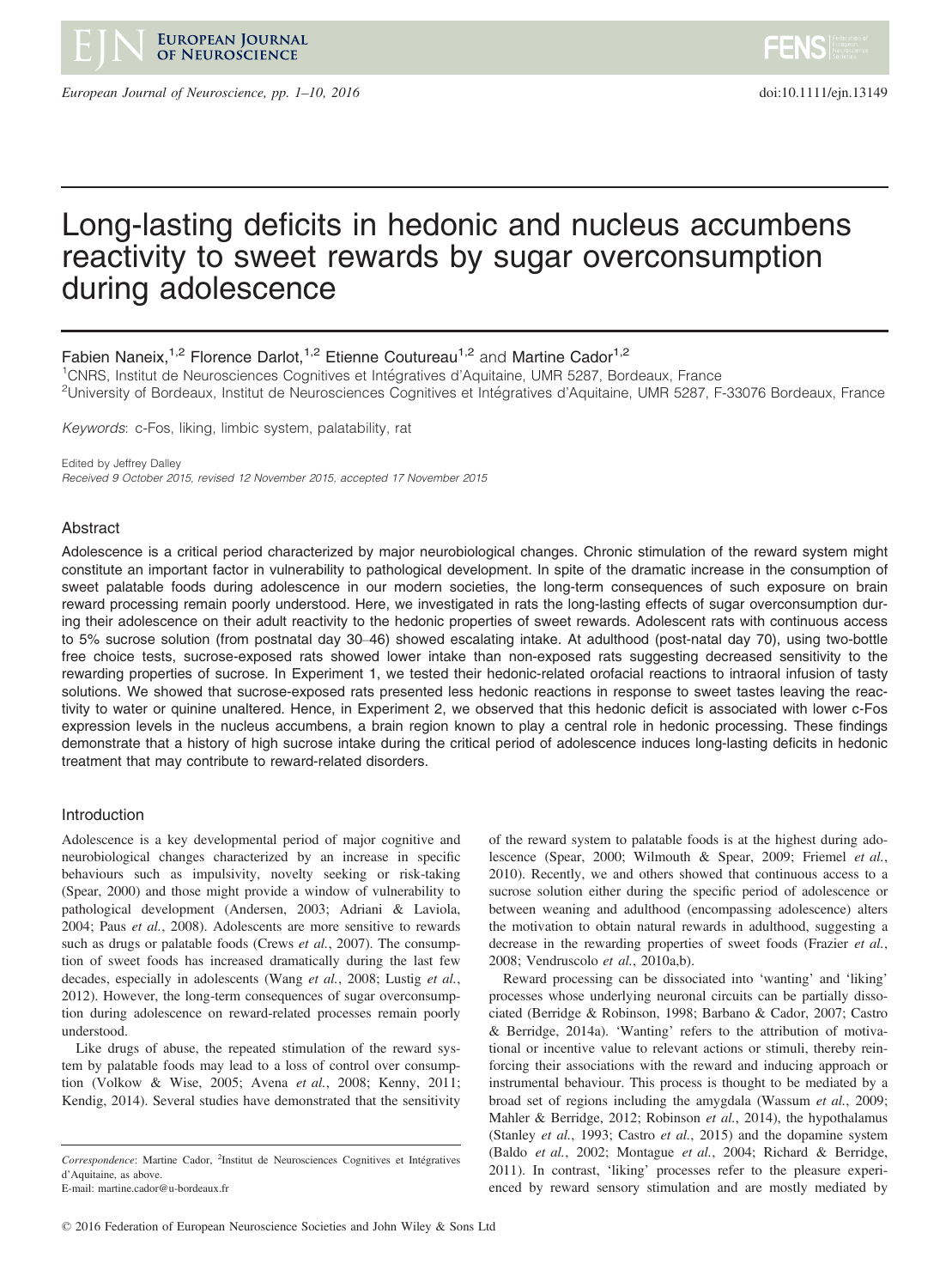#### 2 F. Naneix et al.

interactions between the nucleus accumbens NAc), the ventral pallidum (VP) and endogenous opioid and cannabinoid systems (Pecina & Berridge, 2005; Smith & Berridge, 2005, 2007; Mahler et al., 2007).

The aim of the present study was to investigate the long-term consequences of sucrose overconsumption during adolescence on the hedonic perception and neurobiological processing of sweet rewards in adulthood. In Experiment 1, we first used a taste reactivity test to measure affective reactions elicited by intraoral infusion of taste solutions. Orofacial stereotypic reactions induced by specific tastes are well described and represent a direct measure of the hedonic properties of these tastes independently of motivational factors (Steiner, 1973; Grill & Norgren, 1978; Berridge, 2000). In Experiment 2, we quantified c-Fos immunostaining induced by a sweet taste in a different set of animals in order to reveal changes in the aforementioned brain circuits following adolescence sucrose overconsumption.

## Materials and methods

# Experiment 1: taste reactivity after sucrose overconsumption during adolescence

#### Subjects

Male Wistar Han rats (Charles River Laboratories, France) were received at the average age of postnatal day (P)26 and were individually housed in plastic cages and maintained under an inverted 12-h light–dark cycle (light on at 20.00 h) in a temperature-  $(22 \pm 1 \degree C)$ and humidity-controlled room. The experiments took place during the dark phase of the cycle. Food (A04; Scientific Animal Food & Engineering, France) and water were provided ad libitum. All experiments were conducted in agreement with French (council directive 2013-118, February 1, 2013) and International (directive 2010-63, September 22, 2010, European Community) legislation. The experiments received the approval no. 5012088-A from the Bordeaux Ethics Committee (CNREEA no. 50).

#### Exposure to sucrose during adolescence

After 4 days of acclimatization, adolescent rats (P30) were given continuous access in their home cage to an additional bottle containing water (Control group,  $n = 7$ ) or a sucrose solution (5% w/v; Sucrose group,  $n = 7$ ) for 16 days. Liquid and food consumption as well as the weight of rats were measured every 2 days. At P46, the

sucrose bottle was removed and all rats were given access to two bottles of water. Rats were kept undisturbed in their home cages until adulthood (P70) before behavioural testing (Fig. 1).

### Surgery

For taste reactivity testing, a unilateral oral cannula was implanted to allow oral infusions of different taste solutions. Adult rats were anesthetized with a mixture of ketamine (75 mg/kg, i.p.) and xylazine (7.5 mg/kg, i.p). Polyethylene tubing (PE-10 Tygon; internal diameter 0.1 cm, external diameter 0.2 cm) was introduced into the mouth via the upper cheek lateral to the first maxillary molar, ascended under the skin and exited at the dorsal head cap (Grill & Norgren, 1978). The tubing was connected to a guide cannula (Plastic One) and fixed to the skull using dental cement. After surgery, rats were treated for 3 days with carprofen (5 mg/kg s.c.) and ampicillin (7 mg/kg, s.c.) to prevent pain and infection. Rats were allowed to recover for at least 1 week before behavioural testing. Cannulae were flushed daily with water.

#### Behavioural procedures

Two-bottle free-choice test. Adult rats (> P70) underwent two freechoice tests. Rats were given access in their home cage to two bottles filled with either water or saccharin solution (0.13% w/v). Forty-eight hours after this first test, a second test was conducted in the same manner except that rats had a choice between sucrose solution (5% w/v) and water. Total consumption (mL) over the 24-h period of each test was measured for each solution.

Taste reactivity testing. Before taste reactivity testing, rats were first habituated to the experimental chamber for 3 days. Each day, rats were individually placed in a clear plastic cylinder (25  $\times$  25 cm) with a transparent floor. On the days of taste reactivity tests, the oral cannula was connected to PE-10 tubing attached to a syringe placed on an infusion pump (KD Scientific). After a 5-min habituation period, 1 mL of a specific taste solution was infused into the mouth of the rat at a rate of 1 mL/min. A mirror placed under the transparent floor reflected the rat's face, allowing us to videotape orofacial reactions. All rats were tested for their reactions to four solutions, each with a specific taste: neutral (water), sweet (5%) sucrose or 0.13% saccharin) or bitter (0.1% quinine).

Orofacial reactions were scored off-line in slow motion (1/4 actual speed) under blind conditions (Grill & Norgren, 1978;



FIG. 1. Schematic representation of the experimental design. In both experiments, rats had access to 5% sucrose solution during adolescence (P30–P46). At adulthood, rats were first tested for their consumption of sweet rewards in two-bottle free-choice tests. They were then implanted with an intra-oral cannula and tested for their hedonic reactivity to different tastes (water, quinine 0.1%, sucrose 5% and saccharine 0.13%; Experiment 1). In Experiment 2, rats were killed 90 min after sucrose intra-oral infusion to investigate c-Fos brain expression.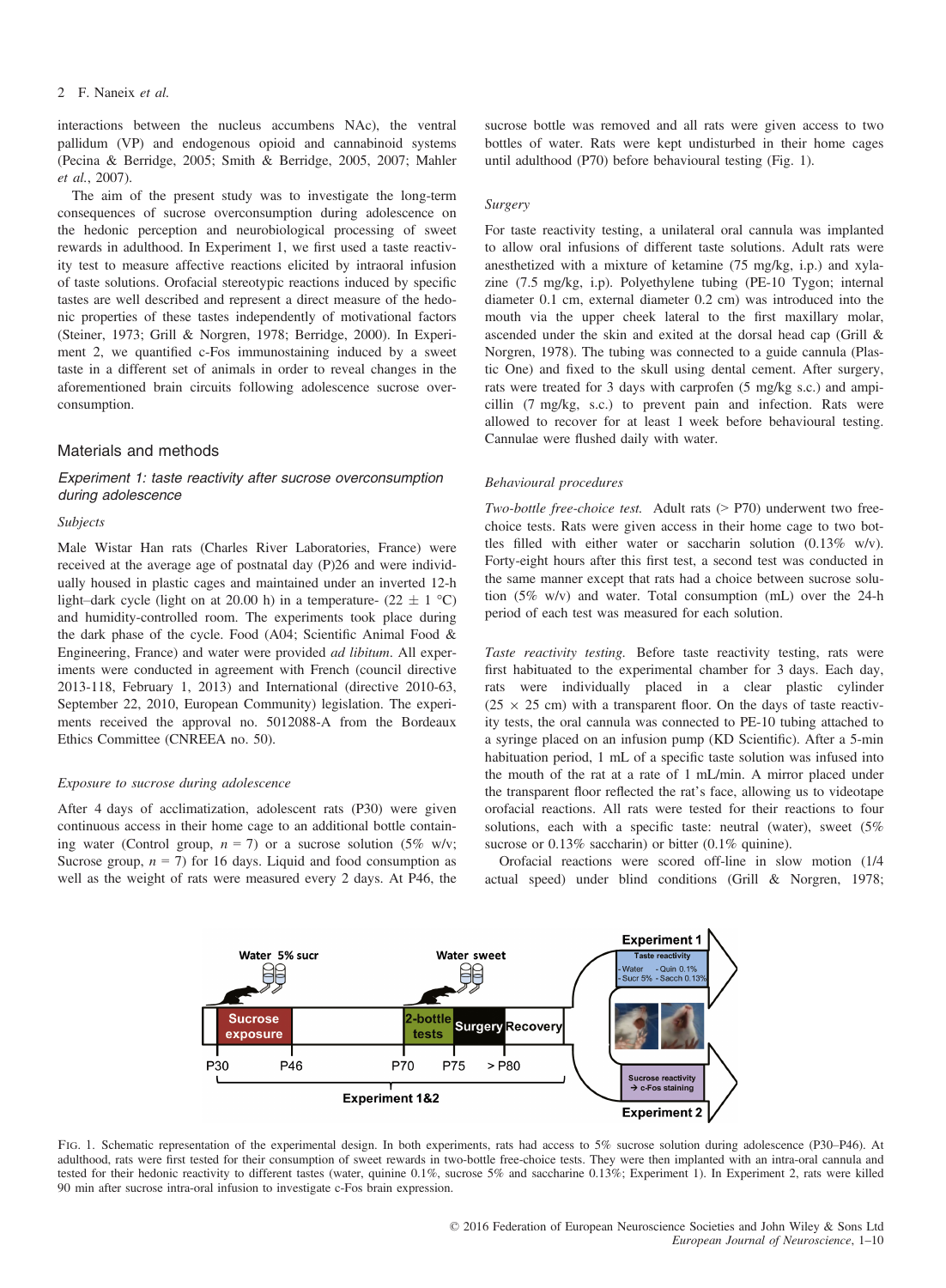Berridge, 2000). Hedonic reactions were classified as tongue protrusions and paw licks. Negative reactions were classified as forelimb flails, gapes, head shakes and face wipes. Neutral reactions were classified as small mouth movements and passive drips. Gapes, forelimb flails and head shakes were counted as discrete events. Repetitive actions were counted in time bins: tongue protrusions (2 s), paw licks (5 s), face wipe (5 s), mouth movements (5 s) and passive drip (5 s). This analysis allows the harmonization of different types of reaction which could be summed into total hedonic, aversive or neutral scores. Data are expressed as number of events per minute.

## Experiment 2: c-Fos expression induced by sucrose taste after sucrose overconsumption during adolescence

# Subjects, surgery and behavioural procedure

For Experiment 2, new groups of experimentally naive male Wistar Han rats were used (Control group,  $n = 7$ ; Sucrose group,  $n = 6$ ). The sucrose exposure during adolescence, the surgical procedure, behavioural apparatus and taste reactivity testing were the same as described in Experiment 1. In Experiment 2, only the reactivity to the sucrose taste was tested in adulthood, and rats were killed 90 min after sucrose injection to measure the expression of the immediate–early gene c-Fos induced by sucrose intraoral stimulation.

#### Immunohistochemistry and c-Fos counting

Ninety minutes after sucrose intraoral infusion, rats were deeply anesthetized with an overdose of pentobarbital sodium (Ceva Sante Animale) and perfused transcardially with 0.9% NaCl solution, followed by 4% PFA solution in 0.1 <sup>M</sup> PB. The brains were then postfixed overnight in  $4\%$  PFA. Serial coronal sections (40  $\mu$ m thick) were cut on a vibratome (Leica). Free-floating sections were first rinsed in PBS  $0.1 \text{ M}$   $(3 \times 5 \text{ min})$  and PBS-Triton  $0.3\%$  $(1 \times 5 \text{ min})$ . They were then incubated in PBS–Triton, 0.3%, with  $2\%$  H<sub>2</sub>O<sub>2</sub> for 30 min and rinsed with PBS-Triton (3  $\times$  10 min). Sections were incubated for 1 h in a blocking solution (4% donkey serum and 0.2% Triton X-100 in 0.1 <sup>M</sup> PBS), then with primary rabbit antibody (anti-c-Fos 1 : 15 000 in PBS–Triton, 0.3%, and bovine serum albumin, 1%; Calbiochem) for 24 h at room temperature. After rinses in 0.1 M PBS ( $3 \times 10$  min), sections were then incubated with biotinylated goat anti-rabbit (1/2000 in 0.3% PBS-Triton; Jackson ImmunoResearch) for 2 h at room temperature. They were then incubated with avidin–biotin–peroxidase complex (1 : 2000 in PBS; Vector Laboratories) for 30 min at room temperature. After rinses in PBS  $(2 \times 10 \text{ min})$  and  $0.1 \text{ M}$  TBS  $(2 \times 10 \text{ min})$ , the staining was revealed in a solution of diaminobenzidine (0.02%; Sigma–Aldrich) and nickel, 0.004%, in TBS) and hydrogen peroxide (0.07%). The reaction was stopped by adding cold TBS. Sections were mounted on gelatin-coated slides, dehydrated and coverslipped with Eukitt solution.

Labelled sections were scanned using a NanoZoomer (Hamamatsu Photonics, Bordeaux Imaging Center) with a  $20 \times$  lens. Digital microphotographs of the region of interest in each hemisphere were examined with  $5\times$  virtual lens. Quantification was performed using an automated method developed in the laboratory with IMAGEJ software with the same threshold applied for each section. c-Fos-positive nuclei were quantified in the NAc (core and shell, from bregma  $+2.5$  to  $+1.0$  mm), the VP (from bregma  $+0.4$  to  $-0.2$  mm), the basolateral and central amygdaloid nuclei (BLA and CEA respectively; from to bregma  $-2.3$  to  $-3.0$  mm), the lateral hypothalamus

(LH; from bregma  $-2.3$  to  $-3.0$  mm) and the ventral tegmental area (VTA; from bregma  $-5.3$  to  $-6.0$  mm) according to the atlas of Paxinos & Watson (2007). Moreover, we also quantified c-Fos-positive cells in the gustatory part of the insular cortex (GCx, from bregma +2.2 to +0.4 mm), and the gustatory thalamus (parvicellular part of the posteromedial ventral thalamic nucleus; VPPC; from bregma  $-3.6$  to  $-4.2$  mm) to control for gustatory sensitivity and taste processing. For each brain region, between two and four sections were examined bilaterally by an experimenter blind to group conditions, and the number of positive nuclei/mm<sup>2</sup> was averaged.

## Data analysis

All values are expressed as mean  $\pm$  SEM. Behavioural data were analyzed using two-way ANOVAs with Group as between-subjects factor and Age (sucrose exposure), Bottle (Consumption tests) and Reactions (Taste reactivity tests) as within-subjects factors. The c-Fos data were analyzed using two-way ANOVAs with Group as between-subjects factor and Region as within-subjects factor. Bonferroni post hoc tests were performed when required. Linear regression and Pearson's correlation tests were used to investigate relationships between positive orofacial reactions and c-Fos levels. All the analyses were performed using GRAPHPAD PRISM (v 6.01). The alpha risk for the rejection of the null hypothesis was 0.05.

#### **Results**

Control and sucrose-exposed rats from the two experiments were pooled for the sucrose exposure and two-bottle test data (Control,  $n = 14$ ; Sucrose,  $n = 13$ ), as no significant interaction between Groups (Control and Sucrose groups) and Experiments (Experiments 1 and 2) were found (all  $F < 1.9, P > 0.2$ ).

#### Sucrose exposure during adolescence

We first investigated the liquid and food consumption of rats with (Sucrose group) and without (Control group) access to a bottle of sucrose during adolescence (P30–P46). Total liquid consumption escalated across days for both groups (Fig. 2A; Age,  $F_{7,175} = 14.7$ ,  $P \le 0.001$ ). Moreover, the Sucrose group consumed more than the Control group throughout exposure days (Group  $F_{1,25} = 36.7$ ,  $P < 0.001$ ). Sucrose-exposed rats drank, on average,  $5 \pm 1$  mL of water and  $81 \pm 9$  mL of sucrose solution in 2 days compared to control rats which drank  $31 \pm 2$  mL of water. This overconsumption of sucrose was associated with a decrease in food consumption (Fig. 2B; Group,  $F_{1,25} = 13.7$ ,  $P = 0.001$ ; Age,  $F_{7,175} = 54.7$ ,  $P < 0.001$ ). However, the differences in fluid intake did not affect the weight of rats (Fig. 2C; Group,  $F_{1,25} = 0.2$ ,  $P = 0.7$ ) nor the rate of weight gain (Group  $\times$  Age interaction,  $F_{8,200} = 1.4$ ,  $P = 0.2$ ).

#### Consumption of sweet rewards in adulthood

When rats reached adulthood  $(> P70)$ , we investigated their consumption of sweet non-caloric or caloric rewards using two consecutive two-bottle consumption tests of 24 h each (water vs. saccharin 0.13%, Fig. 3A; water vs. sucrose 5%, Fig. 3B). During both tests, all rats consumed more of the sweet solution than water (Bottle, all  $F > 61.9$ ,  $P < 0.001$ ). Despite all rats consuming a similar amount of water during the tests, sucrose-exposed rats consumed less of the sweet solutions than did control rats. ANOVAs revealed a significant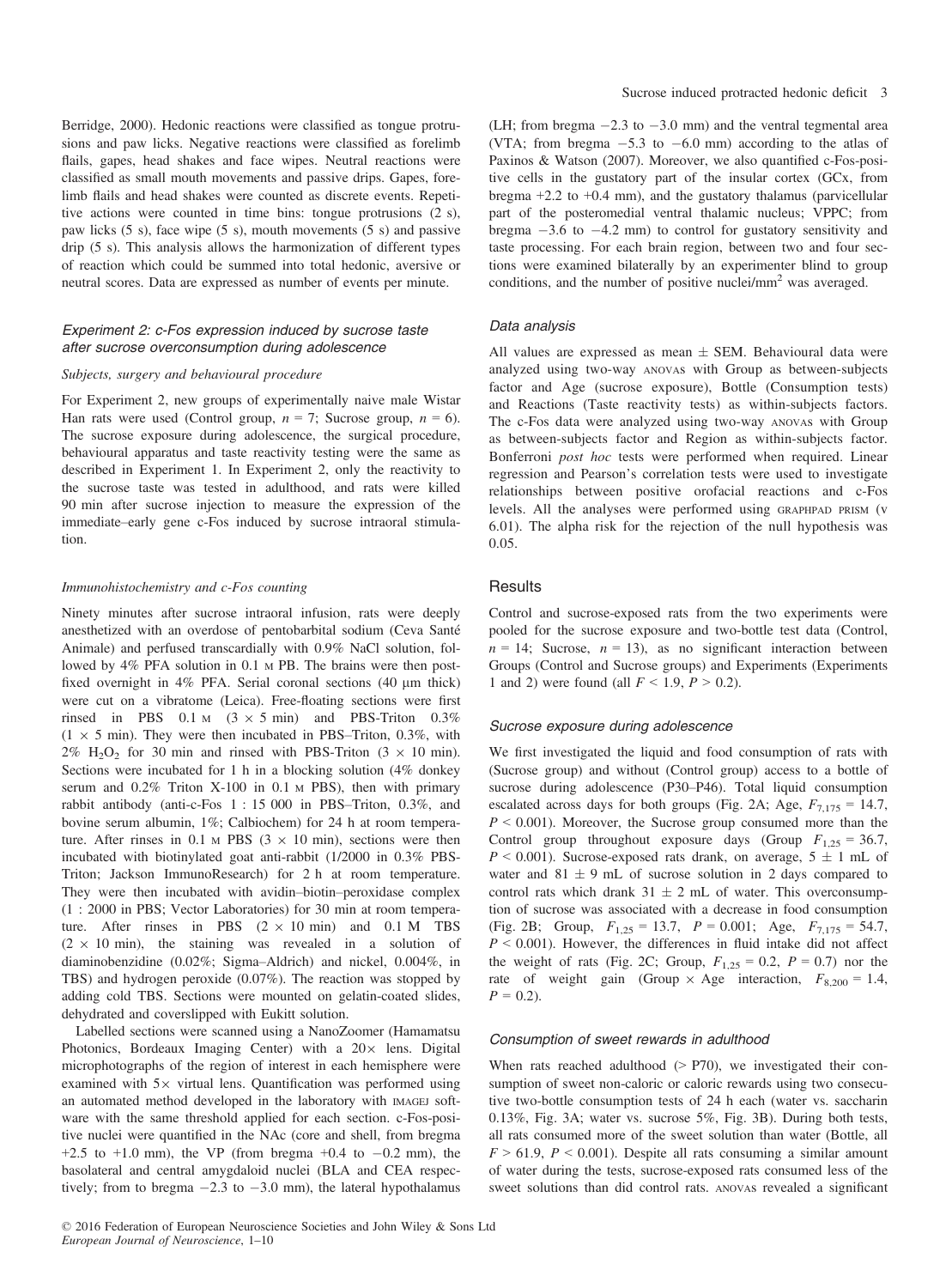

Fig. 2. Sucrose overconsumption during adolescence (P30–P46). Daily (A) fluid and (B) food consumption (water or water  $+5\%$  sucrose) during adolescence for control non-exposed (black circles,  $n = 14$ ) and sucrose-exposed (white circles,  $n = 13$ ) rats. (C) Evolution of the weight of the two groups during the sucrose exposure phase at adolescence. Data are expressed as mean + SEM.

effect of Group during the two tests (Saccharin test,  $F_{1,25} = 4.3$ ,  $P = 0.04$ ; Sucrose test,  $F_{1,25} = 8.8$ ,  $P = 0.006$ ) as well as a Group  $\times$  Bottle interaction (Saccharin test,  $F_{1,25} = 5.8$ ,  $P = 0.02$ ; Sucrose test,  $F_{1,25} = 8.3$ ,  $P = 0.008$ ). Post hoc Bonferroni comparisons revealed a significant difference between Control and Sucrose groups for the consumption of sweet rewards (all  $P < 0.01$ ) but not for the consumption of water (all  $P > 0.9$ ).

These results demonstrate that the overconsumption of sucrose during adolescence induces a protracted decrease in the consumption of sweet rewards in adulthood. Interestingly, this deficit in intake was observed not only for the previously consumed reward (sucrose) but also for another sweet but non-caloric solution (saccharin), suggesting a long-lasting global deficit in the processing of sweet tastes.



Fig. 3. Intake of sweet rewards in adulthood in two-bottle free choice consumption tests for Control (black bars,  $n = 14$ ) and Sucrose (white bars,  $n = 13$ ) groups. (A) Consumption of 0.13% saccharin vs. water during the 24-h consumption choice test. (B) Consumption of 5% sucrose vs. water during the 24-h consumption choice test. Data are expressed as mean + SEM. \*\*P < 0.01 and \*\*\*P < 0.001 (Group effect, two-way ANOVA followed by Bonferroni post hoc test).

#### Experiment 1: hedonic taste reactivity in adulthood after adolescent sucrose overconsumption

Next, we investigated the impact of sucrose overconsumption during adolescence on affective reactions to different tastes in adulthood (Control,  $n = 7$ ; Sucrose,  $n = 7$ ). To do this, rats were implanted with an intraoral cannula allowing direct infusions of specific taste solutions into the mouth, and spontaneous orofacial expressions induced by each solution were measured.

Infusion of water elicited very few positive reactions and a mix of negative and neutral reactions (Fig. 4A). Both groups presented the same level of each type of reactions. An ANOVA with Group and Reactions as factors confirmed this description, revealing no effect of Group ( $F_{1,12} = 0.04$ ,  $P = 0.8$ ) or Group  $\times$  Reactions interaction  $(F_{2,24} = 0.1, P = 0.9)$  but a significant effect of Reactions  $(F_{2,24} = 17.0, P < 0.001)$ . Bonferroni *post hoc* tests confirmed that negative reactions were higher than positive and neutral reactions (all  $P < 0.01$ ), which did not differ from each other ( $P > 0.1$ ).

Infusion of 0.1% quinine, a strong bitter taste, induced a high level of negative reactions associated with no or very few positive and neutral reactions (Fig. 4B). As for the water infusion, the pattern of orofacial reactions was similar in control and sucroseexposed rats. An ANOVA confirmed a significant effect of Reactions factor ( $F_{2,24}$  = 172.1,  $P < 0.001$ ) but no significant effect of Group  $(F_{1,12} = 2.6, P = 0.1)$  or Group  $\times$  Reaction interaction  $(F_{2,24} = 0.1,$  $P = 0.1$ ). Bonferroni *post hoc* tests confirmed that negative reactions were much higher than positive or neutral reactions (all  $P \le 0.001$ ), which did not differ from each other  $(P > 0.9)$ .

The infusion of 5% sucrose solution induced a different pattern of reactions between the two groups. As expected, control rats showed a high level of positive reactions induced by a sweet sucrose taste (Fig. 4C). Sucrose delivery was also associated with few neutral reactions and a very low level of negative reactions, demonstrating the hedonic properties of this sweet reward. In contrast, sucroseexposed rats presented a marked decrease in their positive reactions in response to sucrose infusion. This decrease was associated in some rats with an increase in negative reactions. This was confirmed by the statistical analysis which revealed no significant effect of Group ( $F_{1,12} = 1.2$ ,  $P = 0.3$ ) or Reactions ( $F_{2,24} = 2.1$ ;  $P = 0.1$ ) but a Group  $\times$  Reaction interaction ( $F_{2,24} = 6.2$ ,  $P = 0.007$ ). Separate analysis on each type of reaction confirmed that the Sucrose group expressed less positive and more negative reactions than the Control group (all  $P < 0.05$ , Bonferroni *post hoc* tests) but a similar level of neutral reactions ( $P > 0.9$ ).

Interestingly, a similar pattern of results was observed after intraoral infusion of 0.13% saccharin, a sweet but non-caloric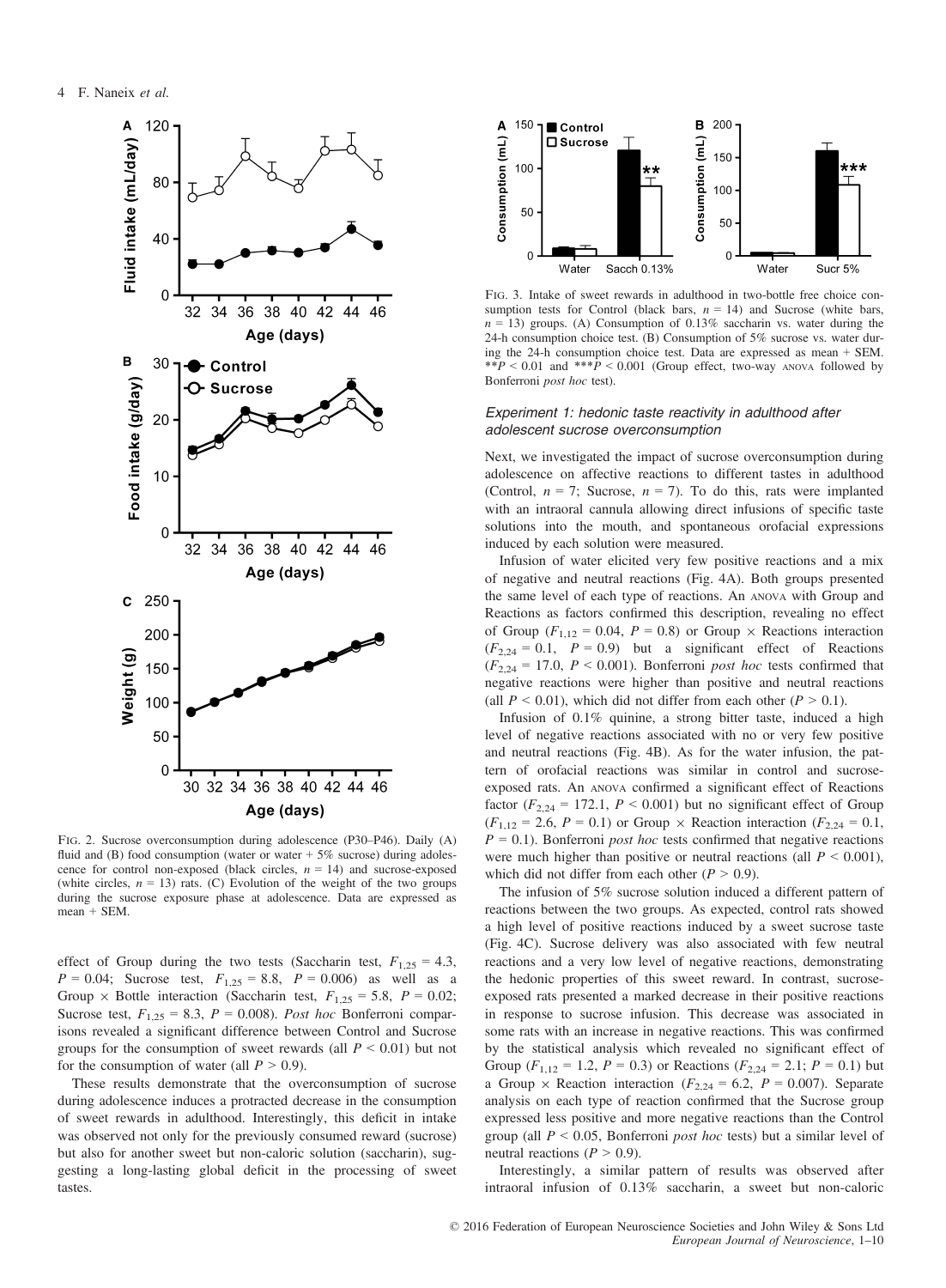

FIG. 4. Experiment 1: Positive, negative and neutral orofacial reactions in response to intraoral infusion of (A) neutral (water), (B) bitter (0.1% quinine) or (C and D) sweet (C, 5% sucrose; D, 0.13% saccharin) tastes fo

reward (Fig. 4D), on the same rats (four rats were excluded from the saccharin infusion due to blocked catheters: Control,  $n = 5$ ; Sucrose,  $n = 5$ ). While control rats mainly expressed positive reactions, sucrose-exposed rats presented a lower level of positive orofacial mimics associated with a small increase in the number of negative and neutral reactions. An ANOVA revealed a significant Group  $\times$  Reactions interaction ( $F_{2,16} = 5.1$ ,  $P < 0.02$ ) in spite of the absence of simple Group ( $F_{1,8} = 0.5$ ,  $P = 0.5$ ) or Reactions ( $F_{2,16} = 1.2$ ,  $P = 0.3$ ) effects. Furthermore, post hoc tests revealed a significant difference between groups for positive reactions ( $P < 0.05$ ) but not for negative or neutral reactions (all  $P > 0.4$ ).

While the processing of neutral and bitter tastes is not affected by an adolescent sweet diet, sucrose-exposed rats showed a clear deficit in their hedonic reactivity to sweet tastes, demonstrating that the overconsumption of sucrose during adolescence alters hedonic processing of rewarding solutions in adulthood.

## Experiment 2: c-Fos expression induced by sucrose taste in adulthood after adolescent sucrose overconsumption

Processing of palatable rewards is mediated by several brain circuits centred on the NAc. Hedonic processes are primarily mediated by complex NAc-VP interactions. In contrast, incentive processes are mediated by the dopamine mesolimbic pathway in interaction with amygdalar and hypothalamic regions (Berridge & Robinson, 1998; Kelley et al., 2003; Barbano & Cador, 2007). Given the differences observed in the taste reactivity test between control and sucrose-exposed rats, we investigated whether these behavioural alterations could be related to differences in the recruitment of these brain circuits using c-Fos immunostaining (Control,  $n = 7$ ; Sucrose,  $n = 6$ ).

As in the previous experiment, sucrose-exposed rats showed a decrease in positive reactions to the sweet sucrose taste (Fig. 5A). An ANOVA revealed a main effect of Group  $(F_{1,11} = 7.7,$  $P = 0.02$ ), and Reaction ( $F_{2,22} = 15.8$ ,  $P < 0.001$ ) but also a significant Group  $\times$  Reaction interaction ( $F_{2,22} = 15.9$ ,  $P < 0.001$ ). Post hoc analysis conducted on each reaction type confirmed that the Control group presented more positive reactions than the Sucrose group ( $P < 0.001$ ). However, no differences between groups were observed for negative or neutral reactions (all  $P > 0.4$ ).

After the completion of the taste reactivity test, the level of c-Fos-related cellular activation was first quantified in brain regions underlying hedonic processing of rewards (Fig. 5B). As depicted in the photomicrographs (Fig. 5C), we observed fewer c-Fos-positive cells in the Sucrose group than in the Control group, in both the core and shell part of the NAc. In the VP, the number of c-Fosimmunoreactive cells was low in both groups. Statistical analysis revealed no Group effect  $(F_{1,11} = 3.1, P = 0.10)$  but a main effect of Region  $(F_{2,22} = 88.1, P \le 0.001)$  and a significant Group  $\times$  Region interaction ( $F_{2,22} = 7.3$ ,  $P = 0.004$ ). The density of c-Fos cells appeared to differ between groups in the NAc core  $(P < 0.05)$  and shell  $(P < 0.01)$  but not in the VP  $(P > 0.3)$ . Moreover, there was a positive correlation between the number of positive reactions to sucrose and c-Fos levels observed in the shell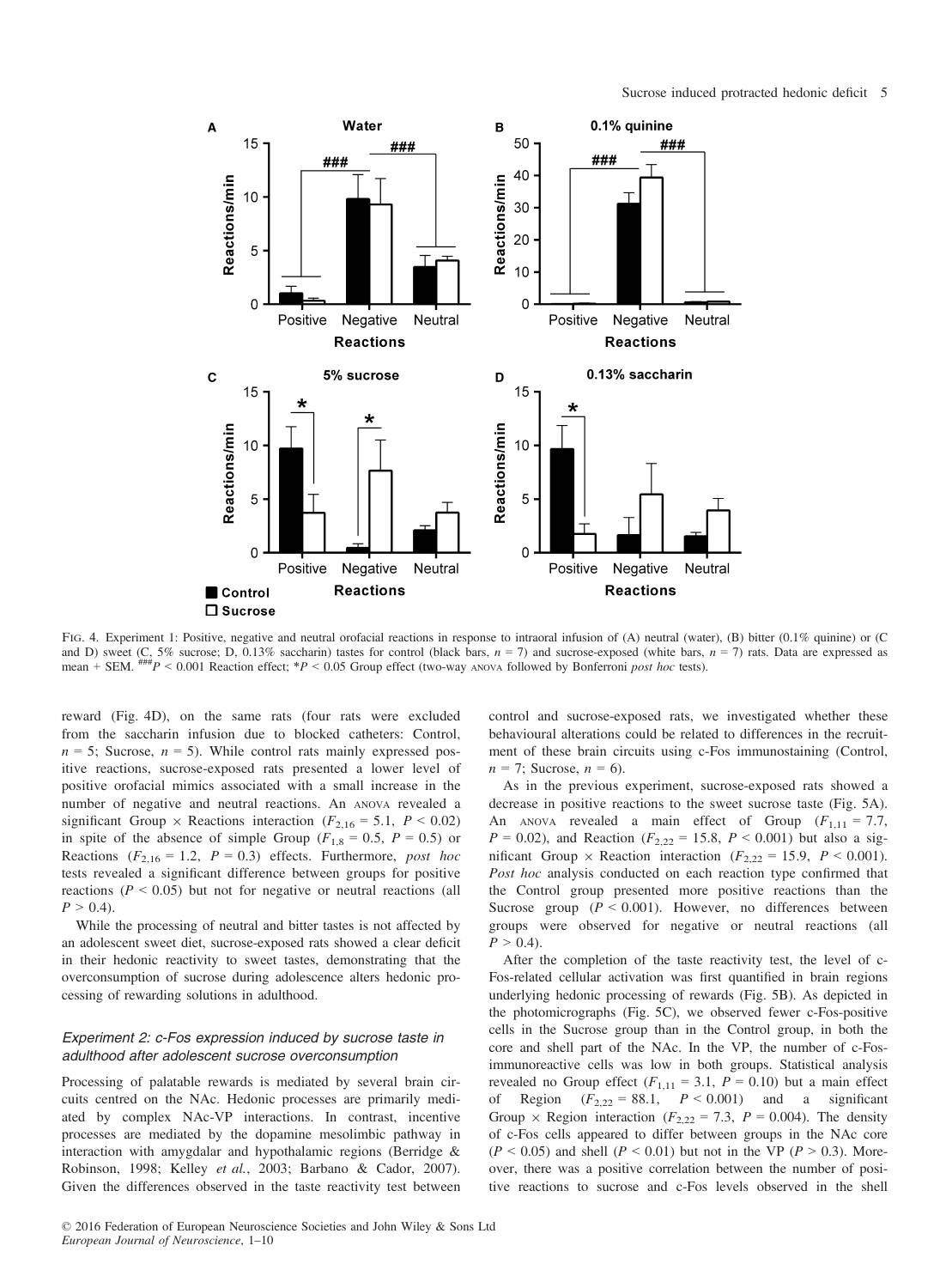

Fig. 5. Experiment 2: Intraoral infusion of 5% sucrose induced different patterns of cellular activity within hedonic-, gustatory- and incentive-related regions in control (black bars,  $n = 7$ ) and sucrose-exposed (white bars,  $n = 6$ ) rats. (A) Positive, negative and neutral orofacial reactions in response to sucrose. (B) Quantification of c-Fos positive cells density (cells/mm<sup>2</sup>) in the NAc core and shell and the VP. (C) Representative microphotographs of c-Fos immunostaining in the NAc (bregma +2.0 mm according to the atlas of Paxinos & Watson, 2007) for control (upper) and sucrose (lower) rats at lower ( $\times$ 5, left) and higher (×20, right) magnification. (D) Positive correlation between the number of positive orofacial reactions to sucrose and c-Fos positive cells levels in the NAc shell. (E) Quantification of c-Fos-positive cells in amygdalar nuclei (BLA and CEA), LH and VTA. (F) Quantification of c-Fos-positive cells in gustatory sensory regions including gustatory thalamic nucleus (parvicellular part of the posteromedial ventral thalamic nucleus; VPMpc) and the GCx. Data are expressed as mean + SEM. \*P < 0.05, \*\*P < 0.01, \*\*\*P < 0.001 Group effect (two-way ANOVA followed by Bonferroni post hoc tests). Scale bar in C,  $100 \mu m$ .

 $(r^2 = 0.42, P = 0.02;$  Fig. 5D) but not in the core  $(r^2 = 0.15,$  $P = 0.19$ ) or the VP ( $r^2 = 0.26$ ,  $P = 0.09$ ).

gustatory sensitivity and neural processing of sweet tastes at the first processing relays.

In contrast to the NAc-VP circuit, no major differences in c-Fos levels were observed between Control and Sucrose groups in amygdalar nuclei, LH or VTA (Fig. 5E). A repeated-measures ANOVA showed a significant difference in c-Fos levels between regions  $(F_{3,33} = 3.1, P = 0.04)$  but no effect of Group  $(F_{1,11} = 0.6, P = 0.4)$ and no interaction between these two factors ( $F_{3,33} = 1.6$ ,  $P = 0.2$ ).

Importantly, the analysis of c-Fos levels in brain regions involved in taste processing (thalamic relay of gustatory information, VPPC, and the gustatory part of the insular cortex, GCx) revealed no significant differences between groups (Group,  $F_{1,11} = 4.7$ ,  $P = 0.06$ ; Group  $\times$  Region,  $F_{1,11} = 1.3$ ,  $P = 0.2$ ) in spite of different levels of c-Fos between the two regions  $(F_{1,11} = 54.6, P \le 0.001)$ . Thus, sucrose overconsumption during adolescence does not seem to alter

**Discussion** 

In the present study, we investigated the effects of an overconsumption of sucrose during adolescence on the consumption of sweet rewards and on the sensitivity to their hedonic properties later in adulthood. We demonstrate here that a previous history of sucrose overconsumption during adolescence induces a decrease in the consumption of sweet rewards, associated with a decrease in positive orofacial reactions to sweet tastes (Experiment 1) at adulthood. Furthermore, the investigation of patterns of cellular activation following taste reactivity to sucrose revealed a decrease in c-Fos-immunoreactive cells in sucrose-exposed rats in the NAc, a region involved in hedonic pro-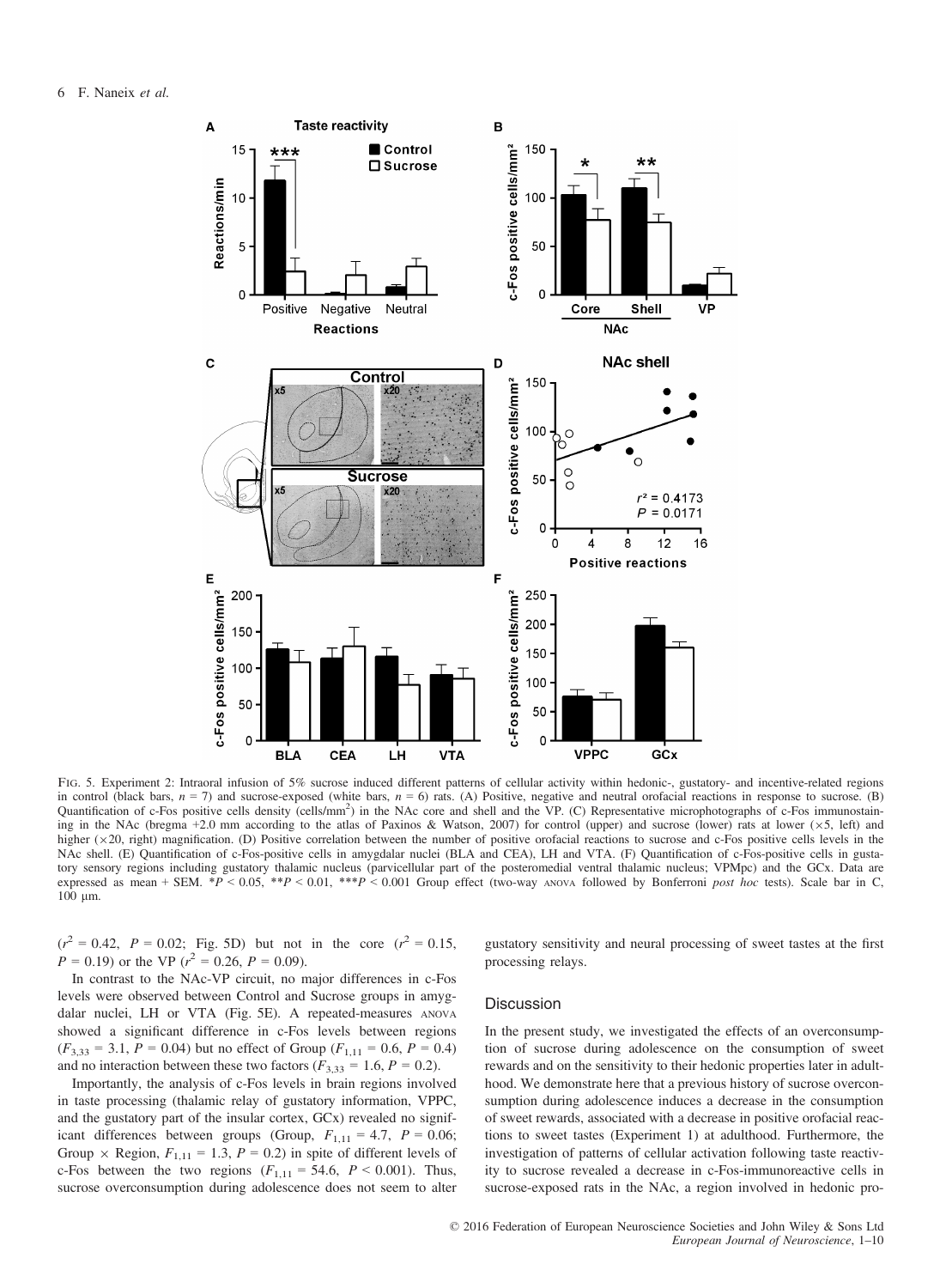cessing (Experiment 2). Taken together, this indicates that sucrose exposure during adolescence results in major changes in the processing of the hedonic properties of sweet foods.

## Adolescent sucrose exposure induces a protracted decrease in sweet reward consumption

The rewarding properties of food can be dissociated into two separate but interacting components: motivational and hedonic rewardrelated processes (Berridge & Robinson, 1998; Castro & Berridge, 2014a). We and other have previously reported that sucrose overconsumption during adolescence decreased the motivation of rats (Vendruscolo et al., 2010a,b) and mice (Frazier et al., 2008) to obtain palatable foods in adulthood, using operant progressive ratio schedules. Interestingly, such effects have not been observed with drugs of abuse such as cocaine or alcohol (Vendruscolo et al., 2010a,b), indicating some differences in the neurobiological substrates underlying the intake of food and of drugs of abuse (DiLeone et al., 2012). Here, in accordance with the previous studies, we report that sucrose overconsumption during adolescence induced a protracted decrease in the consumption of both sucrose and saccharin using a two-bottle free choice test.

Preference tests are one of the most extensively used measures of hedonic perception and anhedonia states in depressive-like behaviours (Willner et al., 1987). However, several studies have reported that an increase in food intake or in food-seeking responses can occur without an increase in hedonic perception (Berridge & Robinson, 1998; Kelley, 2004; Barbano & Cador, 2007). As the preference tests used in the current study require that the animal voluntarily consumes the solutions, we cannot exclude the possibility that the observed decrease in consumption of palatable rewards is related to the motivational aspect of food intake more than a pure deficit in hedonic processing.

# Adolescent sucrose exposure induces a dramatic decrease in hedonic processes in adulthood

In order to measure hedonic processing of palatable foods without the interference of motivational processes, we used a taste reactivity test involving intraoral infusion of solutions with specific tastes to elicit spontaneous orofacial responses (Steiner, 1973; Grill & Norgren, 1978; Berridge, 2000). This behaviour is highly conserved between species and can be used in rodents, monkeys and humans. Specific tastes induce distinct orofacial reactions that can be classified as positive or 'liking' reactions (paw licks, tongue protrusions) or as negative or 'disgust' reactions (gapes, head shakes, forelimb flails, face washes). Interestingly, very different tastes can induce similar orofacial reactions (e.g. sucrose and diluted sodium chloride; Grill & Norgren, 1978), demonstrating that they indeed reflect the hedonic properties of the taste.

As expected, control rats expressed a specific pattern of reactions depending on the taste: positive reactions to sweet tastes (sucrose and saccharine), negative reactions to a bitter taste (quinine) and a mix of positive, negative and neutral reactions to water. In contrast, sucrose-exposed rats showed a different pattern as they presented a clear decrease in positive 'liking' orofacial reactions to sucrose compared to control non-exposed rats. Interestingly, this effect was not limited to the previously consumed reward but it was also observed for the sweet non-caloric reward saccharin, suggesting a specific alteration of sweetness hedonic properties.

One first explanation could be a primary deficit in sweetness perception within the primary sensory regions. Specific tastes are detected through receptors located on the tongue and the sensory signal is sent to the gustatory cortex via hindbrain nuclei and gustatory thalamic nuclei. From the hindbrain, the taste signal reaches the limbic system for reward processing. Deletion of the taste signalling machinery at the tongue level alters sweet taste detection and preference development (Zhang et al., 2003; de Araujo et al., 2008; Beeler et al., 2012). Furthermore, high caloric diets decrease taste cell responses (Maliphol et al., 2013) and the sensitivity to sweet tastes (Robinson et al., 2015). This does not appear to be the case in our experiment as we did not observe any alterations in orofacial reactions to neutral or aversive tastes, suggesting that peripheral processing is preserved in sucrose-exposed rats, at least for water and bitter tastes. Moreover, we did not report any difference in sucrose-induced cellular activation in the gustatory thalamic nucleus or insular cortex as a result of sucrose, suggesting that peripheral detection and primary sensory treatment of sweet tastes is preserved in sucrose-exposed rats. As a consequence, the decrease in positive reactions to sweet taste reported in the present study appears to be related to a deficit in the hedonic treatment of sweet rewards rather than in sensory processing.

## Adolescence sucrose exposure induces changes in reward-related neuronal circuits

We report here that the deficits in hedonic reactivity to a sweet taste in sucrose-exposed rats are associated with a decrease in the activation of NAc cells. The NAc plays a central role in the processing of food-rewarding properties, integrating affective and cognitive information from cortical and subcortical regions. The NAc is a heterogeneous structure that can be dissociated into core and shell regions, which are involved in different aspects of reward processing. Numerous studies point to the involvement of the NAc shell in the control of food intake and consummatory behaviours (Kelley, 2004; Barbano & Cador, 2007; Castro & Berridge, 2014a; Berridge & Kringelbach, 2015). Pharmacological manipulations of the NAc shell, especially its rostral part, induce changes in food consumption (Stratford & Kelley, 1997; Stratford et al., 1998; Faure et al., 2008; Richard & Berridge, 2011) and in hedonic reactivity to sweet tastes (Pecina & Berridge, 2005; Mahler et al., 2007; Faure et al., 2010; Castro & Berridge, 2014b). These studies demonstrate that changes in c-Fos levels in the NAc shell are directly related to hedonic processing, which is consistent with our positive correlation between shell c-Fos level and positive orofacial reactions to sucrose.

The NAc core has, in contrast, been involved in instrumental action performance and in general motivational effects of incentive stimuli (Parkinson et al., 2000; Corbit et al., 2001; Corbit & Balleine, 2011) more than in hedonic processing. Only a few studies have reported changes in the NAc core activity in response to tasty stimuli that correlate with reward consumption and orofacial reactivity (Roitman et al., 2005; Taha & Fields, 2005; Wheeler et al., 2008). However, in contrast to the NAc shell, we did not observe a significant correlation between positive orofacial responses to sucrose and c-Fos levels in the NAc core, suggesting an additional parallel processing of sweet taste, different from the treatment of its hedonic properties. Therefore, we cannot rule out the possibility that sucrose itself could be processed for its incentive properties involving the NAc core, despite the limitation of motivational components in our experimental task. In this case, the deficit in the representation of reward incentive values could lead to a decrease in sucrose intake and in instrumental performance as we previously observed (Vendruscolo et al., 2010a,b).

The NAc reciprocally interacts with the VP to generate 'liking' reactions (Smith & Berridge, 2007). Pharmacological manipulations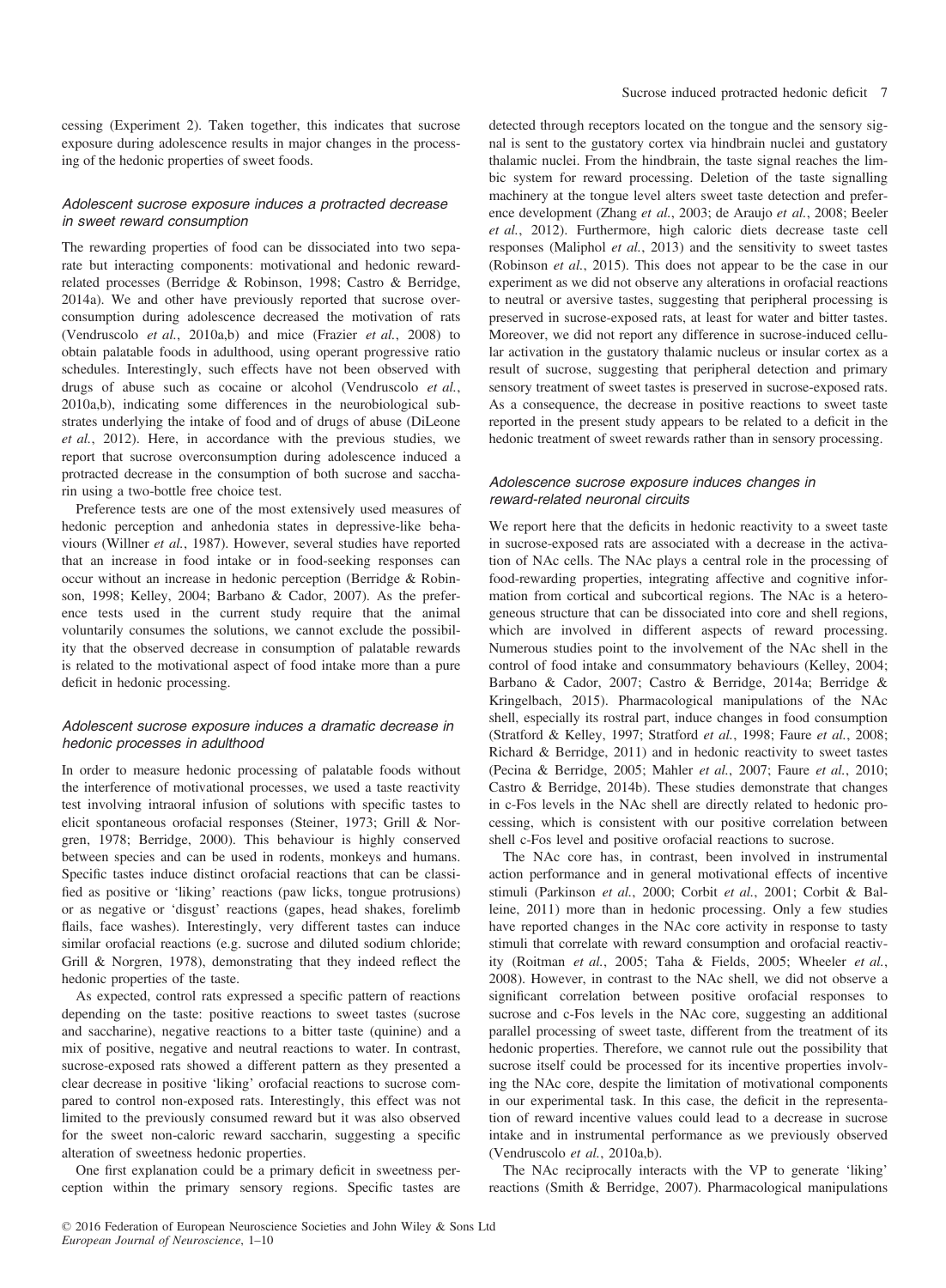of NAc or VP activity drive c-Fos activity in the other region and amplify taste 'liking' reactions. Surprisingly, we did not report any difference in c-Fos levels in the VP between control and sucroseexposed rats. One hypothesis might be that the deficit in NAc activity is sufficient to lead to 'liking' deficits despite preserved activity in the VP. For instance, local infusion of naloxone, an opioid receptor antagonist, in the NAc is sufficient to block the increase in hedonic reactions induced by VP stimulation. Furthermore, the VP is involved in the expression of disgust reactions as excitotoxic lesions or temporary inactivation of the VP, but not NAc, produce intense aversive (or 'disgust') reactions to a sweet taste (Ho & Berridge, 2014). Interestingly, we did not observe a significant increase in aversive reactions to the sweet taste in Experiment 2, which could explain the absence of a difference between groups in VP c-Fos levels.

Furthermore, we did not observe any difference in c-Fos levels in amygdalar and hypothalamic regions. In the amygdala, both the BLA and CEA receive sensory information from the hindbrain but play differential roles in reward processes (Balleine & Killcross, 2006). Several studies highlight the central role of CEA in reinforcement processes. Lesions of CEA abolish the general incentive effect of Pavlovian stimuli on action performance (Holland & Gallagher, 2003; Corbit & Balleine, 2005). In contrast, stimulation of the CEA increases the incentive value of relevant actions and stimuli (Mahler & Berridge, 2012; Robinson et al., 2014). The CEA has also been shown to be involved in the development of habits which require the formation of stimulus–response associations (Lingawi & Balleine, 2012). In contrast, much evidence shows that the BLA encodes the incentive value of outcomes by combining the sensoryspecific properties of the reward with associated stimuli or actions to correctly guide behaviour (Corbit & Balleine, 2005; Coutureau et al., 2009; Parkes & Balleine, 2013). Interestingly, pharmacological manipulations of BLA activity affect action adaptation to changes in outcome value without affecting the detection of changes in reward palatability (Wassum et al., 2009, 2011), demonstrating the selective role of BLA in incentive processes. In the present study we used a taste reactivity task in order to restrict our analysis to hedonic processes without incentive influences, which could explain the absence of a difference in c-Fos levels in the amygdala.

The LH is the unique output region from the NAc to the hypothalamic region and plays a crucial role in the regulation of food-seeking behaviour but also in addictive- and depressive-like states (Kelley et al., 2003; Kelley, 2004; Aston-Jones et al., 2010). Previous studies have shown that local stimulation of LH neurons or NAc inhibition increase c-Fos levels in LH and stimulate feeding behaviour (Stanley et al., 1993; Zheng et al., 2003; Baldo et al., 2004). However, its involvement in 'liking' processes is not clear. Berridge & Valenstein (1991) found that electrical stimulation of LH failed to increase orofacial positive reactions to palatable food. Conversely, orexin infusions into the VP, which mimic the activation of the LH-VP pathway, enhance 'liking' reactions, supporting a role of the LH in hedonic processes (Ho & Berridge, 2013). Thus, the absence of difference in LH c-Fos levels in the present study in sucrose-exposed rats might be more in favour of the involvement of this region in the 'wanting' circuit rather than in 'liking'. An alternative explanation is that adolescent sucrose exposure does not alter 'liking' processes through the LH-VP pathway. Taken together, our results indicate that protracted deficits in 'liking' processing of palatable food following adolescence sucrose consumption can be mainly attributed to alterations in NAc functioning.

Finally, while we observed significant c-Fos levels in the VTA we did not detect any difference between control and sucrose-exposed rats. The dopamine system plays a central role in reward processes and is one of the main afferent regions projecting to the NAc (Berridge & Robinson, 1998; Schultz, 2000; Montague et al., 2004). Several studies using microdialysis or fast-scan voltammetry report an increase in dopamine release in the NAc during consumption or intraoral injection of sweet solutions (Hajnal & Norgren, 2001; Bassareo et al., 2002; Hajnal et al., 2004; Roitman et al., 2008). Interestingly, changes in dopamine levels are higher for sucrose than for non-caloric sweet rewards in food-deprived animals (de Araujo et al., 2008; Beeler et al., 2012; McCutcheon, 2015) and can be transferred to predictive cues (Day et al., 2007), suggesting an involvement of the NAc dopamine signalling in associative and motivational processes. Conversely, the dopamine system does not seem to be involved in the hedonic treatment of food rewards. Indeed, neither lesions of dopamine neurons nor increases in dopamine signalling appear to alter hedonic reactivity to sweet tastes (Berridge & Robinson, 1998; Pecina et al., 2003), despite modulating motivation for rewards (Faure et al., 2010; Richard & Berridge, 2011; Smith et al., 2011).

The mechanism by which adolescent sucrose overconsumption leads to long-lasting deficits in the hedonic treatment of sweet rewards in adulthood is not completely understood. Adolescence is an important period of cognitive and brain maturation (Spear, 2000). Notably, the reward system exhibits a delayed development. Indeed, the anatomical organization and functioning of the dopamine system reach maturity between adolescence and adulthood, especially in cortical and striatal areas (Andersen, 2003; Huppe-Gourgues & O'Donnell, 2012; McCutcheon et al., 2012; Naneix et al., 2012, 2013). Furthermore, the opioid system, which plays a central role in hedonic and incentive processes (Pecina & Berridge, 2005; Smith & Berridge, 2007; Wassum et al., 2009; Castro & Berridge, 2014a), also shows a delayed development during postnatal life (Talbot et al., 2005). Interestingly, the chronic consumption of palatable foods or drugs of abuse is known to alter the functioning of both dopamine and opioid systems (Kelley et al., 2003; Volkow & Wise, 2005; Avena et al., 2008; Kenny, 2011; Robinson et al., 2015). Thus, the prolonged stimulation of the reward system by the overconsumption of sweet foods during adolescence could lead to developmental alterations in these systems which may underlie hedonic and motivational deficits (Frazier et al., 2008; Vendruscolo et al., 2010a,b). This issue warrants further investigation.

## Conclusion

In summary, this study provides evidence that overconsumption of sugar during adolescence induces long-lasting effects on the hedonic perception of these rewards in adulthood associated with deficits in 'liking' neurobiological circuits. Anhedonia and motivational deficits are the hallmarks of several psychiatric disorders including depression, schizophrenia, substance abuse and eating disorders, all emerging during adolescence (Paus et al., 2008). Given the current increasing consumption of sweet palatable foods and drinks in adolescents (Guthrie & Morton, 2000; Wang et al., 2008; Lustig et al., 2012), our results might bring some insights in the understanding of reward-related disorders.

#### Conflict of interest

The authors declare no conflict of interest.

#### Acknowledgements

This work is supported by the CNRS, the Conseil Regional d'Aquitaine, the LABEX BRAIN ANR-10-LABX-43 and the Fond Francais Alimentation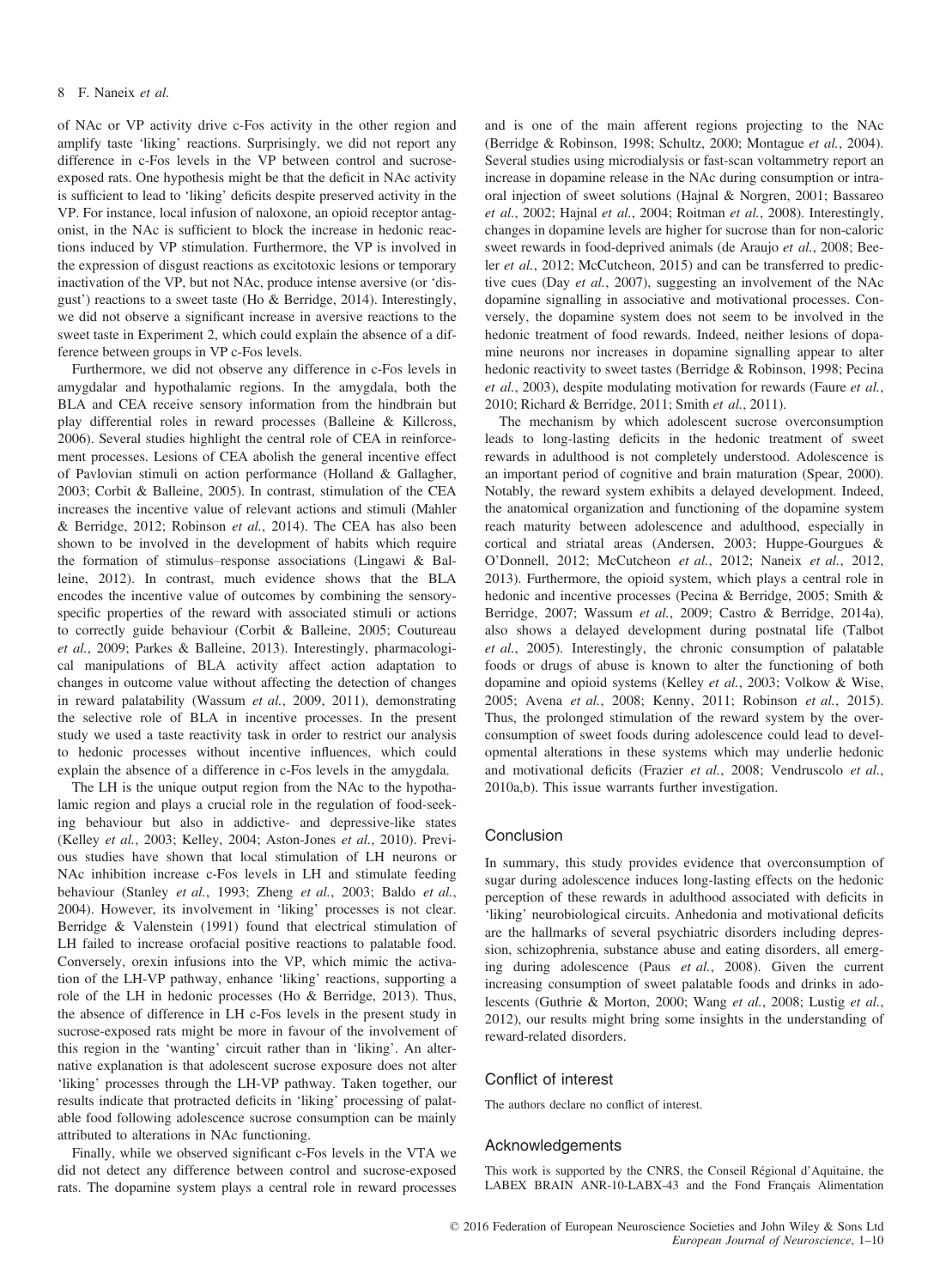Santé (grant no. C11022). F.N. is supported by the Fond Français Alimentation Santé. We thank Mariangela Martini and Sophie Pilon for their assistance in the implementation of the taste reactivity paradigm, Gilles Courtand, Angélique Faugère and Yoan Salafranque for technical help and Dr Shauna L. Parkes for her helpful discussions and comments on the manuscript. The microscopy was done in the Bordeaux Imaging Centre, a service unit of the CNRS-INSERM and Bordeaux University, member of the France BioImaging national infrastructure, with help from Christelle Poujol and Sebastien Marais.

#### Abbreviations

BLA, basolateral amygdaloid nucleus; CEA, central amygdaloid nucleus; GCx, gustatory part of the insular cortex; LH, lateral hypothalamus; NAc, nucleus accumbens; P, postnatal day; VPPC, parvicellular part of the posteromedial ventral thalamic nucleus; VP, ventral pallidum; VTA, ventral tegmental area.

#### **References**

- Adriani, W. & Laviola, G. (2004) Windows of vulnerability to psychopathology and therapeutic strategy in the adolescent rodent model. Behav. Pharmacol., 15, 341–352.
- Andersen, S.L. (2003) Trajectories of brain development: point of vulnerability or window of opportunity? Neurosci. Biobehav. R., 27, 3–18.
- de Araujo, I.E., Oliveira-Maia, A.J., Sotnikova, T.D., Gainetdinov, R.R., Caron, M.G., Nicolelis, M.A. & Simon, S.A. (2008) Food reward in the absence of taste receptor signaling. Neuron, 57, 930–941.
- Aston-Jones, G., Smith, R.J., Sartor, G.C., Moorman, D.E., Massi, L., Tahsili-Fahadan, P. & Richardson, K.A. (2010) Lateral hypothalamic orexin/ hypocretin neurons: a role in reward-seeking and addiction. Brain Res., 1314, 74–90.
- Avena, N.M., Rada, P. & Hoebel, B.G. (2008) Evidence for sugar addiction: behavioral and neurochemical effects of intermittent, excessive sugar intake. Neurosci. Biobehav. R., 32, 20–39.
- Baldo, B.A., Sadeghian, K., Basso, A.M. & Kelley, A.E. (2002) Effects of selective dopamine D1 or D2 receptor blockade within nucleus accumbens subregions on ingestive behavior and associated motor activity. Behav. Brain Res., 137, 165–177.
- Baldo, B.A., Gual-Bonilla, L., Sijapati, K., Daniel, R.A., Landry, C.F. & Kelley, A.E. (2004) Activation of a subpopulation of orexin/hypocretincontaining hypothalamic neurons by GABAA receptor-mediated inhibition of the nucleus accumbens shell, but not by exposure to a novel environment. Eur. J. Neurosci., 19, 376–386.
- Balleine, B.W. & Killcross, S. (2006) Parallel incentive processing: an integrated view of amygdala function. Trends Neurosci., 29, 272–279.
- Barbano, M.F. & Cador, M. (2007) Opioids for hedonic experience and dopamine to get ready for it. Psychopharmacology, 191, 497–506.
- Bassareo, V., De Luca, M.A. & Di Chiara, G. (2002) Differential expression of motivational stimulus properties by dopamine in nucleus accumbens shell versus core and prefrontal cortex. J. Neurosci., 22, 4709–4719.
- Beeler, J.A., McCutcheon, J.E., Cao, Z.F., Murakami, M., Alexander, E., Roitman, M.F. & Zhuang, X. (2012) Taste uncoupled from nutrition fails to sustain the reinforcing properties of food. Eur. J. Neurosci., 36, 2533– 2546.
- Berridge, K.C. (2000) Measuring hedonic impact in animals and infants: microstructure of affective taste reactivity patterns. Neurosci. Biobehav. R., 24, 173–198.
- Berridge, K.C. & Kringelbach, M.L. (2015) Pleasure systems in the brain. Neuron, 86, 646–664.
- Berridge, K.C. & Robinson, T.E. (1998) What is the role of dopamine in reward: hedonic impact, reward learning, or incentive salience? Brain Res. Brain Res. Rev., 28, 309–369.
- Berridge, K.C. & Valenstein, E.S. (1991) What psychological process mediates feeding evoked by electrical stimulation of the lateral hypothalamus? Behav. Neurosci., 105, 3–14.
- Castro, D.C. & Berridge, K.C. (2014a) Advances in the neurobiological bases for food 'liking' versus 'wanting'. Physiol. Behav., 136, 22–30.
- Castro, D.C. & Berridge, K.C. (2014b) Opioid hedonic hotspot in nucleus accumbens shell: mu, delta, and kappa maps for enhancement of sweetness "liking" and "wanting". J. Neurosci., 34, 4239-4250.
- Castro, D.C., Cole, S.L. & Berridge, K.C. (2015) Lateral hypothalamus, nucleus accumbens, and ventral pallidum roles in eating and hunger: inter-

actions between homeostatic and reward circuitry. Front. Syst. Neurosci., 9, 90.

- Corbit, L.H. & Balleine, B.W. (2005) Double dissociation of basolateral and central amygdala lesions on the general and outcome-specific forms of pavlovian-instrumental transfer. J. Neurosci., 25, 962–970.
- Corbit, L.H. & Balleine, B.W. (2011) The general and outcome-specific forms of Pavlovian-instrumental transfer are differentially mediated by the nucleus accumbens core and shell. J. Neurosci., 31, 11786–11794.
- Corbit, L.H., Muir, J.L. & Balleine, B.W. (2001) The role of the nucleus accumbens in instrumental conditioning: evidence of a functional dissociation between accumbens core and shell. J. Neurosci., 21, 3251–3260.
- Coutureau, E., Marchand, A.R. & Di Scala, G. (2009) Goal-directed responding is sensitive to lesions to the prelimbic cortex or basolateral nucleus of the amygdala but not to their disconnection. Behav. Neurosci., 123, 443–448.
- Crews, F., He, J. & Hodge, C. (2007) Adolescent cortical development: a critical period of vulnerability for addiction. Pharmacol. Biochem. Be., 86, 189–199.
- Day, J.J., Roitman, M.F., Wightman, R.M. & Carelli, R.M. (2007) Associative learning mediates dynamic shifts in dopamine signaling in the nucleus accumbens. Nat. Neurosci., 10, 1020–1028.
- DiLeone, R.J., Taylor, J.R. & Picciotto, M.R. (2012) The drive to eat: comparisons and distinctions between mechanisms of food reward and drug addiction. Nat. Neurosci., 15, 1330–1335.
- Faure, A., Reynolds, S.M., Richard, J.M. & Berridge, K.C. (2008) Mesolimbic dopamine in desire and dread: enabling motivation to be generated by localized glutamate disruptions in nucleus accumbens. J. Neurosci., 28, 7184–7192.
- Faure, A., Richard, J.M. & Berridge, K.C. (2010) Desire and dread from the nucleus accumbens: cortical glutamate and subcortical GABA differentially generate motivation and hedonic impact in the rat. PLoS One, 5, e11223.
- Frazier, C.R., Mason, P., Zhuang, X. & Beeler, J.A. (2008) Sucrose exposure in early life alters adult motivation and weight gain. PLoS One, 3, e3221.
- Friemel, C.M., Spanagel, R. & Schneider, M. (2010) Reward sensitivity for a palatable food reward peaks during pubertal developmental in rats. Front. Behav. Neurosci., 4, 39, 1–10.
- Grill, H.J. & Norgren, R. (1978) The taste reactivity test. I. Mimetic responses to gustatory stimuli in neurologically normal rats. Brain Res., 143, 263–279.
- Guthrie, J.F. & Morton, J.F. (2000) Food sources of added sweeteners in the diets of Americans. J. Am. Diet. Assoc., 100, 43-51, quiz 49-50.
- Hajnal, A. & Norgren, R. (2001) Accumbens dopamine mechanisms in sucrose intake. Brain Res., 904, 76-84.
- Hajnal, A., Smith, G.P. & Norgren, R. (2004) Oral sucrose stimulation increases accumbens dopamine in the rat. Am. J. Physiol. Regul. Integr. Comp. Physiol., 286, R31–R37.
- Ho, C.Y. & Berridge, K.C. (2013) An orexin hotspot in ventral pallidum amplifies hedonic 'liking' for sweetness. Neuropsychopharmacology, 38, 1655–1664.
- Ho, C.Y. & Berridge, K.C. (2014) Excessive disgust caused by brain lesions or temporary inactivations: mapping hotspots of the nucleus accumbens and ventral pallidum. Eur. J. Neurosci., 40, 3556–3572.
- Holland, P.C. & Gallagher, M. (2003) Double dissociation of the effects of lesions of basolateral and central amygdala on conditioned stimulus-potentiated feeding and Pavlovian-instrumental transfer. Eur. J. Neurosci., 17, 1680–1694.
- Huppe-Gourgues, F. & O'Donnell, P. (2012) D(1)-NMDA receptor interactions in the rat nucleus accumbens change during adolescence. Synapse, 66, 584–591.
- Kelley, A.E. (2004) Ventral striatal control of appetitive motivation: role in ingestive behavior and reward-related learning. Neurosci. Biobehav. R., 27, 765–776.
- Kelley, A.E., Will, M.J., Steininger, T.L., Zhang, M. & Haber, S.N. (2003) Restricted daily consumption of a highly palatable food (chocolate Ensure (R)) alters striatal enkephalin gene expression. Eur. J. Neurosci., 18, 2592–2598.
- Kendig, M.D. (2014) Cognitive and behavioural effects of sugar consumption in rodents. A review. Appetite, 80, 41–54.
- Kenny, P.J. (2011) Common cellular and molecular mechanisms in obesity and drug addiction. Nat. Rev. Neurosci., 12, 638–651.
- Lingawi, N.W. & Balleine, B.W. (2012) Amygdala central nucleus interacts with dorsolateral striatum to regulate the acquisition of habits. J. Neurosci., 32, 1073–1081.
- Lustig, R.H., Schmidt, L.A. & Brindis, C.D. (2012) Public health: the toxic truth about sugar. Nature, 482, 27–29.